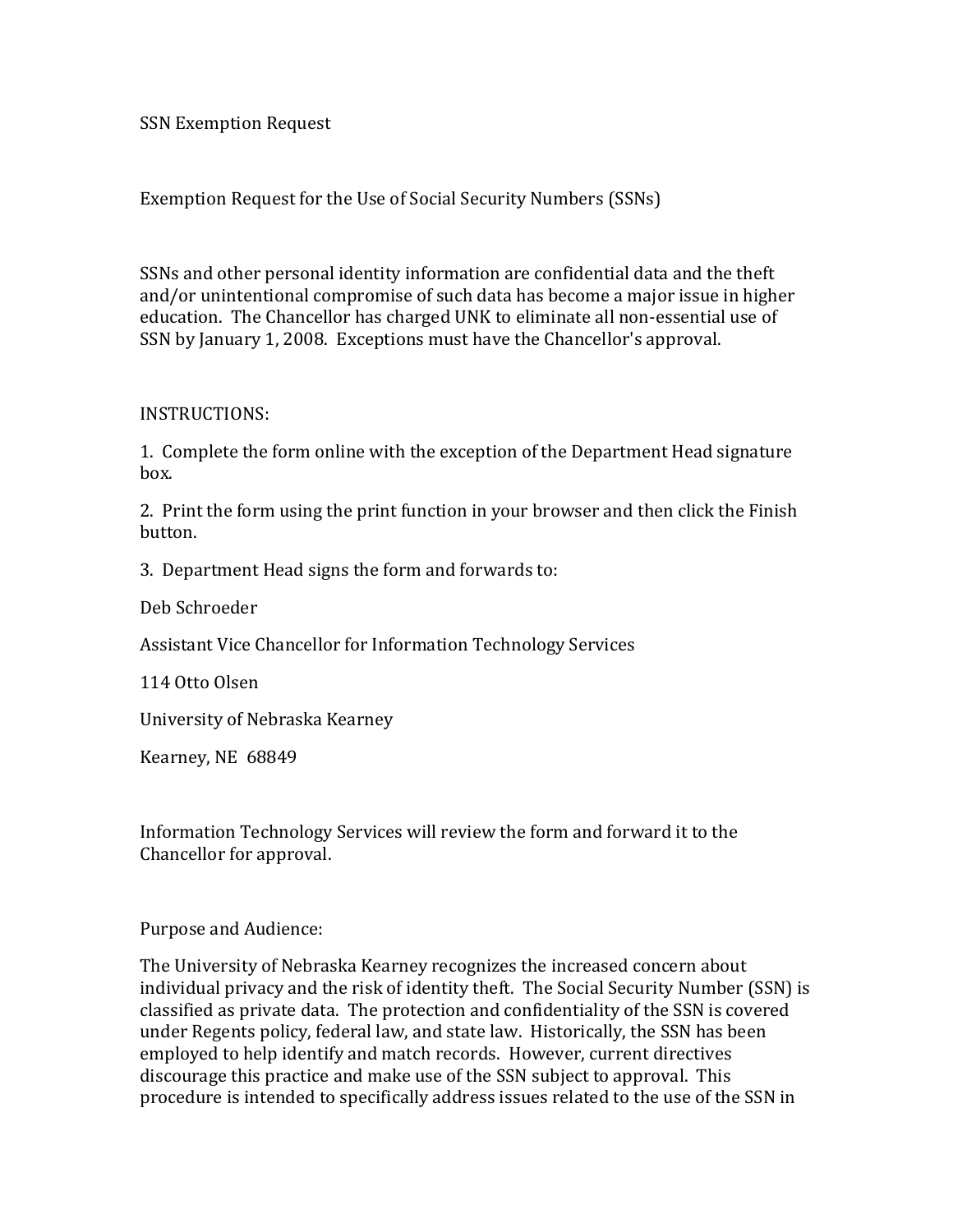university systems, including self-service applications and departmentally administered systems. Our objectives are to:

1. Eliminate the collection of the SSN except where required by law.

2. Eliminate the use of SSN in data systems, including display pages and reports.

3. Require the use of an exemption request when using or storing the SSN.

4. Increase awareness about the concern for privacy and the risk of identity theft related to the disclosure of the SSN.

The University is required to collect the SSN for a variety of legally mandated activities (e.g., income tax reporting, federally supported financial aid). All such cases, including existing systems, must be documented, reviewed, and approved by the Assistant Vice Chancellor of Information Technology or designee.

## One Request Per Application

An exemption request must be made for each application that you own, run, and/or utilize if that application uses SSNs. The application may be specific to the function of your office. It may be a "shadow system" with an associated data base and/or data files. It may be a test version of an application. Or it may be a Word document or Excel Spreadsheet. (State law prohibits the use of employee SSNs to identify employees except for those uses required for tax and benefit purposes.)

### New Applications Require New Requests

An exemption request must be made for any new application that will utilize SSN. The exemption request should be submitted before the purchase of the application. At test version of an application will require its own exemption request.

### Automatic Exemptions

Employees with accounts for accessing SAP/HR and SIS do no need to request exemptions for SAP/HR or SIS access. If you extract SSNs from SAP/HR and/or SIS and store those SSNs on electronic devices, such as your desktop, network storage, flash drive, or other mobile device, you must submit an exemption request.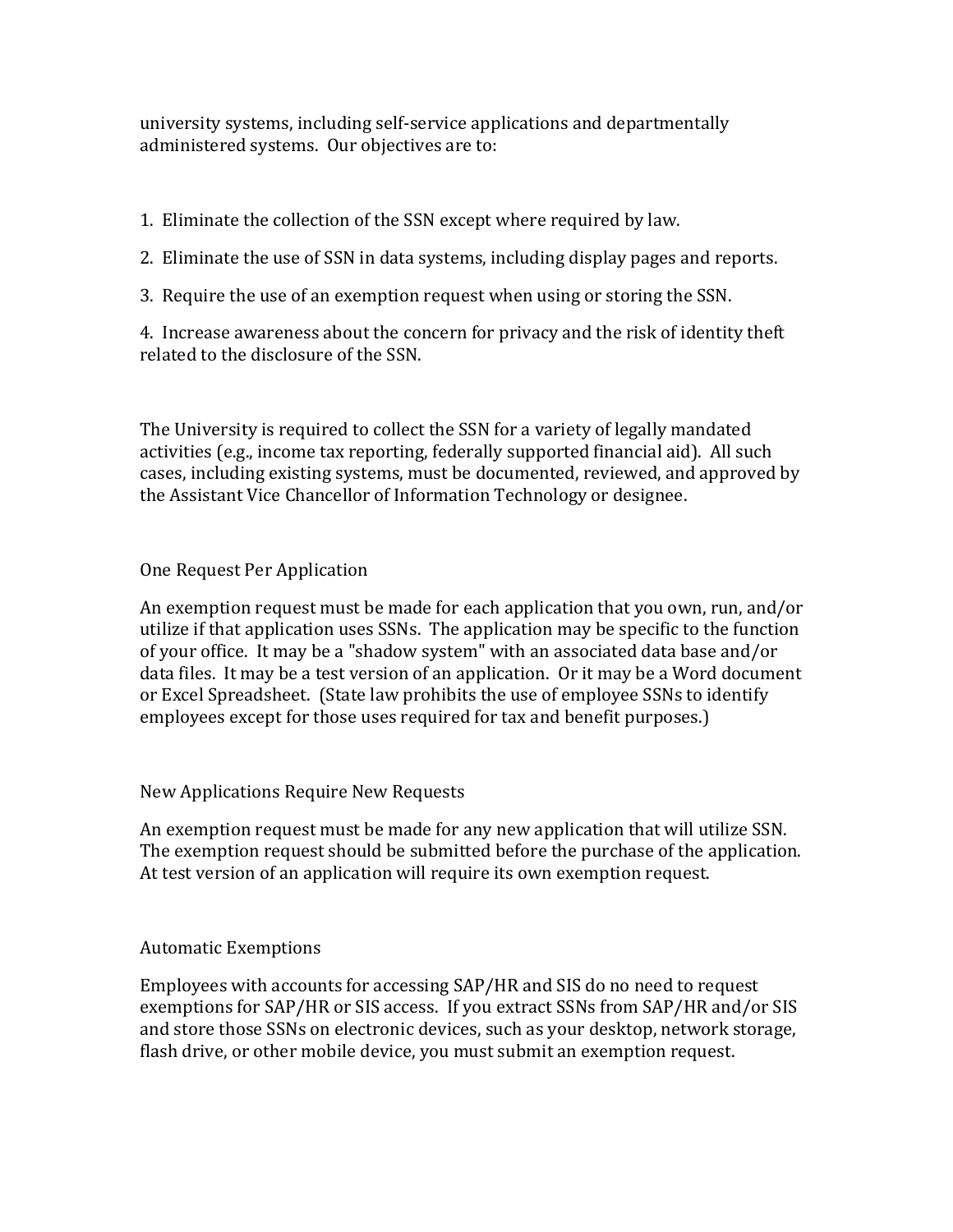Annual Renewal

Exemptions are granted for one year and will be reviewed annually. Exemptions must be submitted annually.

1. Department and physical campus address of the application:

## 2. Contact Person and Phone number:

# 3. Describe the application requiring SSNs.

4. List computing devices and systems your application uses. Describe where and how SSNs are transmitted, processed and/or stored. For example, what model of workstation or server running which operating system does the application run on? What software or database is used in the application? Are the SSNs encrypted at rest and in transit? If so, name the encryption technology or product. How are the SSNs transmitted to the application i.e. FTP, SFTP, email attachment, etc.?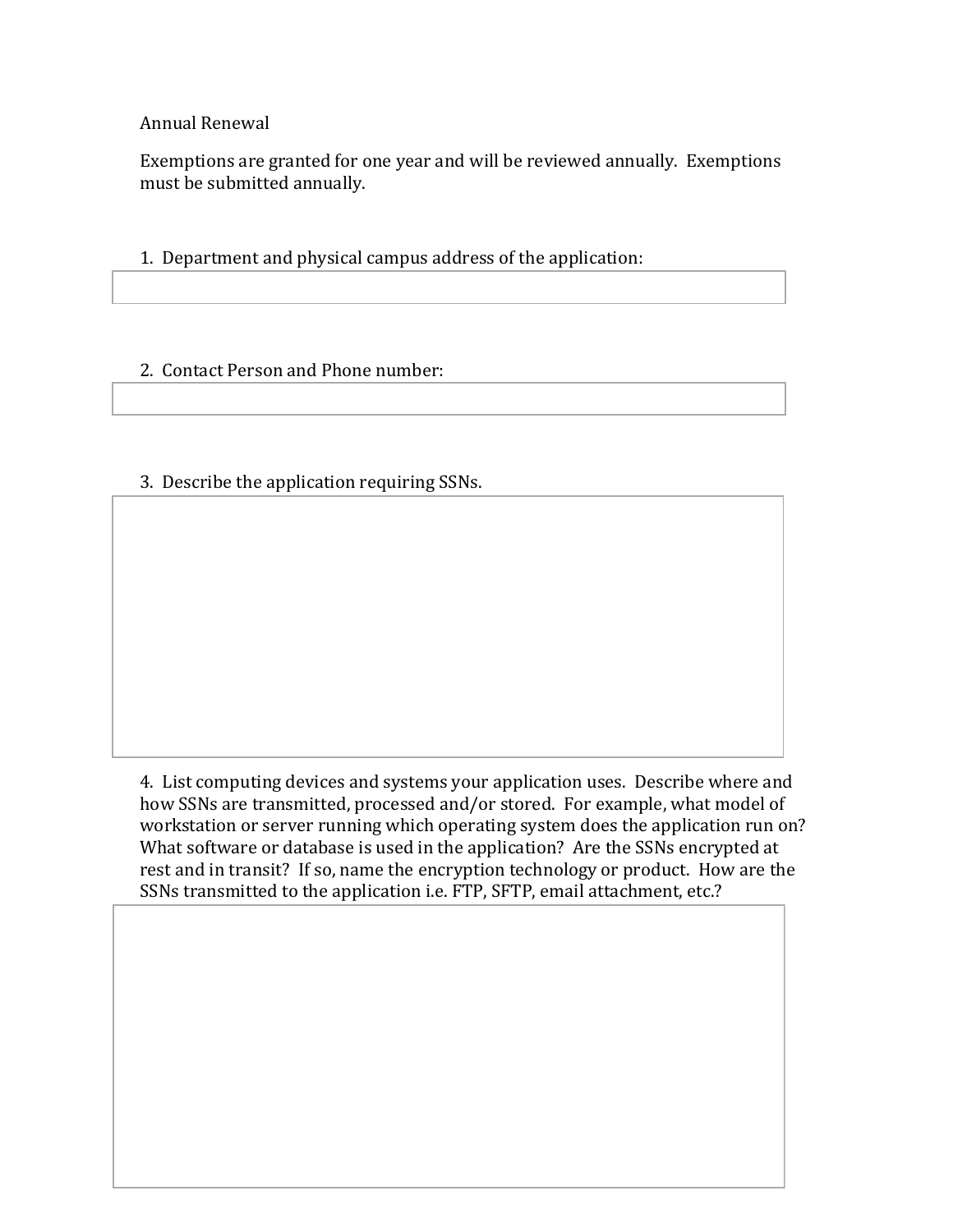5. Estimate the number of SSNs in this application. Describe the cohort. E.G. "3267 SSNs of 2007 graduating high school students in Nebraska who have expressed interest in admission to a program in our department."

6. Explain why NUID or some other identifier can not be used for this application.

### 7. Department Head Name

8. Department Head Signature

\_\_\_\_\_\_\_\_\_\_\_\_\_\_\_\_\_\_\_\_\_\_\_\_\_\_\_\_\_\_\_\_

9. Date Signed